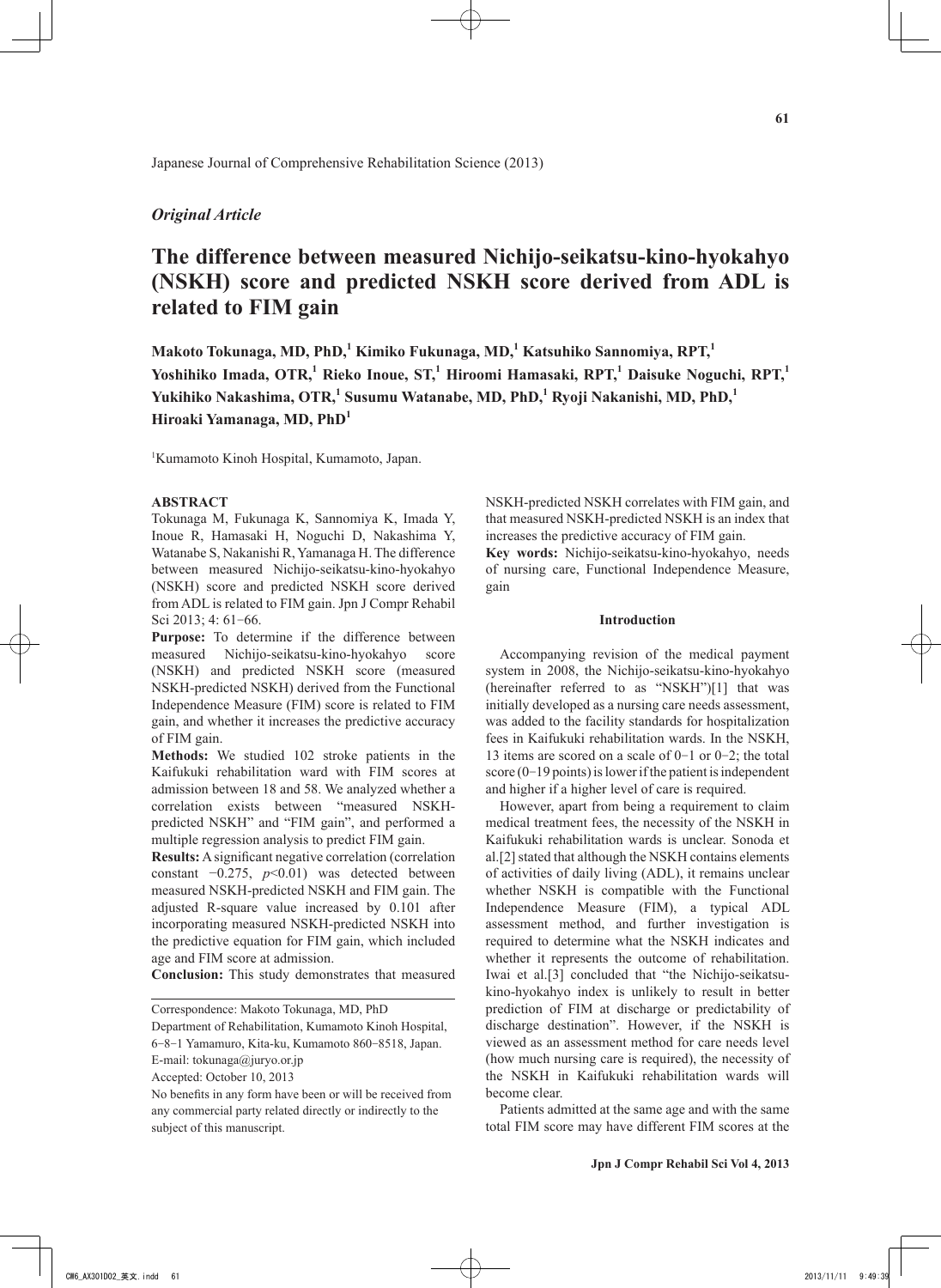time of discharge. This is because FIM gain (FIM score at discharge minus FIM score at admission) is influenced not only by age [4] and FIM at admission, but also by other factors such as pre-onset ADL [5], type of stroke [5], focal site of stroke [5], presence of unilateral spatial neglect [5], presence of aphasia [5], comorbidity [6], smoking habit [7], and the desire and mental state of the patient.

In principle, FIM and NSKH scores are related (patients with lower ADL have higher care needs), and FIM can be used to predict NSKH. We name the NSKH score derived from ADL as "predicted NSKH." Patients whose measured NSKH scores are higher than the predicted NSKH scores are "patients who require care beyond ADL." Hence, there is a possibility that the difference between measured NSKH and predicted NSKH scores is related to FIM gain. In other words, it may be possible to represent a portion of the factors that influence FIM gain with a value calculated as the difference between measured NSKH and predicted NSKH scores (whether care needs are greater than ADL support).

Our study objectives were to (1) determine whether a relationship exists between measured NSKH score minus predicted NSKH score ("measured NSKHpredicted NSKH") and FIM gain, and (2) determine whether measured NSKH-predicted NSKH is an indicator that increases the predictive accuracy of FIM gain.

#### **Subjects and Methods**

In this retrospective epidemiological study, we examined 256 stroke patients in the Kaifukuki rehabilitation ward of Hospital A; these patients had received prior treatments in acute care hospitals. The patients were admitted between February 1, 2011 and March 31, 2012. The range of duration from onset of stroke to admission was 8-60 days, length of hospital stay was 22-180 days, and FIM score at admission was 18-119 (Table 1). The basic attributes of the subjects were similar to those in the nationwide survey [8] and the report of Iwai et al.[3], except for the shorter duration from onset of stroke to admission. The subjects were divided into two groups by FIM score at admission: group A consisted of 102 patients with scores of 18-58 and group B consisted of 154 patients with scores of 59-119 .

All the data required for this study were submitted to the database without any missing value. This study was conducted after obtaining approval from the clinical study review committee of the hospital. All personal information was treated anonymously.

*Assessment 1: Regression equation for the prediction of NSKH scores from FIM scores*

To predict the NSKH score at admission from the FIM score at admission, a simple regression analysis (significance level of less than 5%) was conducted. *Assessment 2: Measured NSKH-predicted NSKH*

Spearman's rank correlation coefficient was used to examine the relationship between measured NSKHpredicted NSKH and FIM gain. In addition, the FIM gain was compared between the group showing positive (above 0) and the group showing negative (below 0) measured NSKH-predicted NSKH using the Mann-Whitney test. A significance level less than 5% was adopted in both cases.

*Assessment 3: Multiple regression analysis for the prediction of FIM gain*

Multiple regression analysis was conducted to predict FIM gain based on age and FIM score at admission. Next, variable selection-multiple regression analysis was conducted to predict FIM gain using three variables: age, FIM score at admission,

**Table 1.** Clinical characteristics of subjects in this study compared with other studies.

|                                            | This study                       | National survey [8]           | Iwai et al. [3]      |
|--------------------------------------------|----------------------------------|-------------------------------|----------------------|
| Number of patients                         | 256                              | 14,011                        | 482                  |
| Infarction, hemorrhage, SAH                | 145 cases, 92 cases,<br>19 cases | 67.9%, 26.2%, 5.9%            |                      |
| Age                                        | $68.4 \pm 14.0$                  | 72.0                          | $67.8 \pm 13.1$      |
| <b>Sex</b>                                 | Male 161, female 95              | 56.8% males, 43.2%<br>females | Male 301, female 181 |
| Duration from onset of stroke to admission | $21.3 \pm 10.0$                  | 36.6                          | $33.3 \pm 19.4$      |
| Length of hospital stay                    | $88.9 \pm 37.0$                  | 89.4                          | $93.6 \pm 45.0$      |
| FIM score at admission                     | $67.9 \pm 32.5$                  | 68.4                          |                      |
| Motor FIM score at admission               |                                  |                               | $48.0 \pm 23.0$      |
| Cognitive FIM score at admission           |                                  |                               | $21.7 \pm 9.1$       |
| FIM score at discharge                     | $93.7 \pm 31.6$                  | 85.8                          | $92.7 \pm 29.9$      |
| FIM gain                                   | $25.8 \pm 20.0$                  | 17.4                          |                      |

FIM, Functional Independence Measure; FIM gain, FIM at discharge-FIM at admission; SAH, subarachnoid hemorrhage. Data for this study are expressed as mean±standard deviation, or number of patients.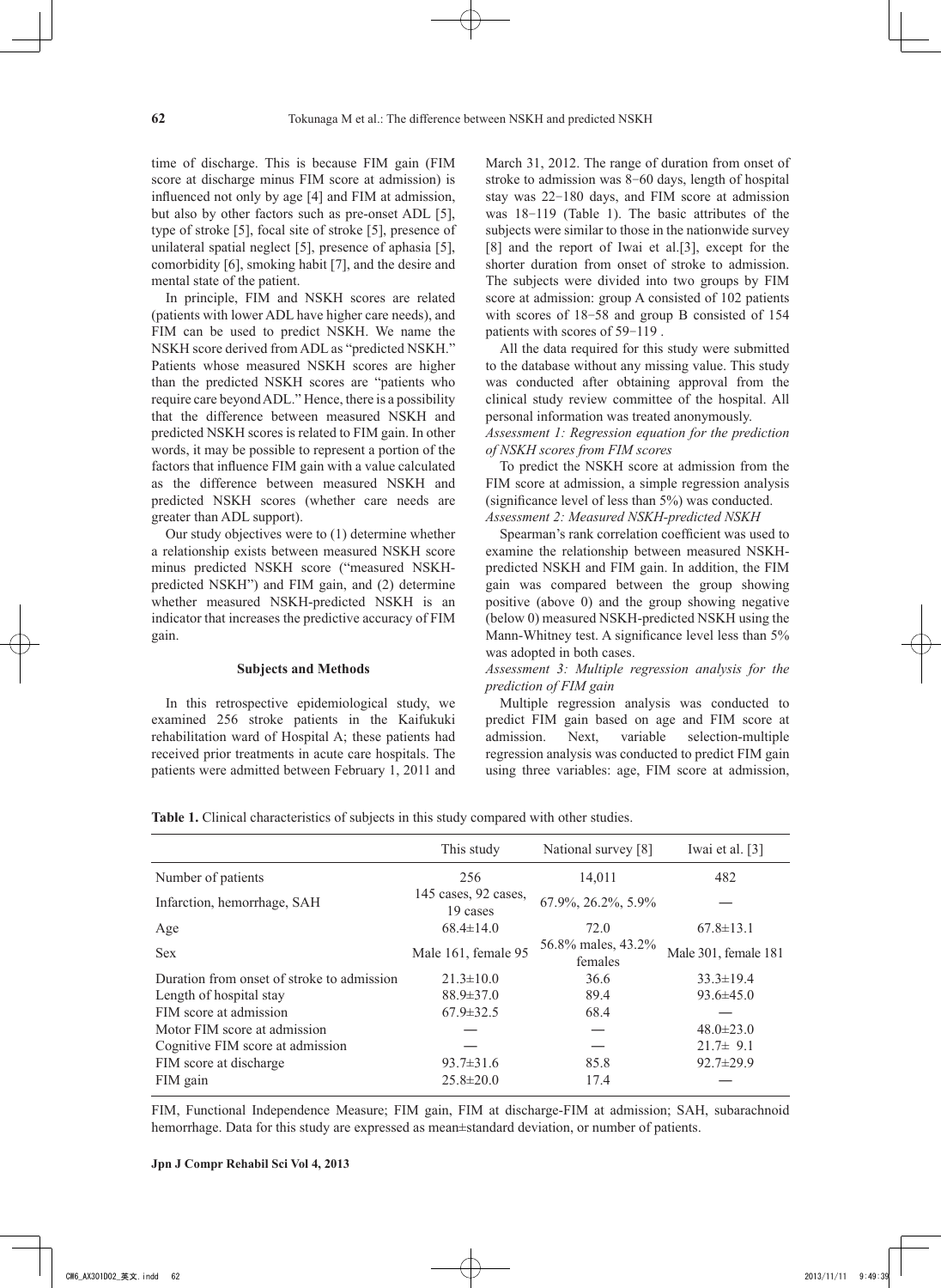and measured NSKH-predicted NSKH (those with F-statistic greater than 2 were selected as effective explanatory variables). The coefficient of determination  $R<sup>2</sup>$  (i.e., how much the objective variable can be explained by an explanatory variable) was adjusted for the degree of freedom and subsequently compared between results obtained from the two prediction equations.

*Assessment 4: Multiple regression analysis under various conditions*

Multiple regression analysis was conducted by screening all patients (range of FIM scores at admission: 18-119) instead of patients with FIM score at admission of 18-58 or 59-119, using FIM score at discharge instead of FIM gain as the objective variable, and NSKH score instead of measured NSKH-predicted NSKH as the explanatory variable.

#### **Results**

In the simple regression analysis, both groups A and B showed a significant linear expression that predicts the NSKH score at admission (Y) using the FIM score at admission (X) as follows:  $Y = -0.169 \times (X + 17.581)$  $(p<0.001, R<sup>2</sup>=0.492)$  in group A, and Y= −0.161×(X+18.415) (*p*<0.001, R<sup>2</sup>=0.630) in group B.

Group A showed a significant negative correlation between measured NSKH-predicted NSKH and FIM gain (correlation coefficient= −0.275, *p*<0.01), whereas group B showed no significant correlation  $(p=0.18)$ .

Figure 1 shows the relationship between FIM score at admission and FIM gain. In group A, 47 patients had measured NSKH-predicted NSKH lower than 0 and 55 patients had higher than 0, and their respective FIM gains were 37.6±26.7 and 26.8±23.9, with a significant difference  $(p<0.05)$ . On the other hand, the corresponding FIM gains in group B were 23.7±13.5 and 19.9±14.1 in 80 and 74 patients, respectively. Although the gain was apparently higher in patients with scores lower than 0, the difference was not significant  $(p=0.076)$ .

The regression coefficient was negative in the multiple regression analysis with age (FIM gain was lower in the elderly); positive with FIM scores at admission below 58 and negative with scores above 59 (FIM gain of moderate care was highest); and negative with measured NSKH-predicted NSKH (FIM gain decreased by 4.068 and 0.714 in groups A and B, respectively, per 1 score of measured NSKH-predicted NSKH) (Table 2). The F-statistic was the highest (388.6) with the FIM score at admission in group B (FIM score at admission had the strongest influence on FIM gain), whereas the F-statistic was largely based on age (54.2 years), measured NSKH-predicted NSKH (18.0), and FIM score at admission (3.3) in group A. The addition of measured NSKH-predicted NSKH to the prediction equation for FIM gain using age and FIM score at admission resulted in an increase in  $\mathbb{R}^2$  of  $0.101$  (from  $0.312$  to  $0.413$ ) in group A, indicating an improvement in accuracy of predicting FIM gain using measured NSKH-predicted NSKH, whereas an increase in  $\mathbb{R}^2$  of only 0.009 (from 0.714 to 0.723) was observed in group B.

 $R<sup>2</sup>$  was higher when the subjects were divided into two groups based on FIM score at admission (a and c in Table 3) than for the entire study population (e in Table 3), using FIM as the objective variable. On the



#### FIM at admission

**Figure 1.** The relationship between FIM score at admission and FIM gain.

▲, measured NSKH-predicted NSKH<0; ◦, measured NSKH-predicted NSKH≥0 (patients who require nursing care beyond ADL).

Group A, FIM score at admission of 18-58; Group B, FIM score at admission of 59-119.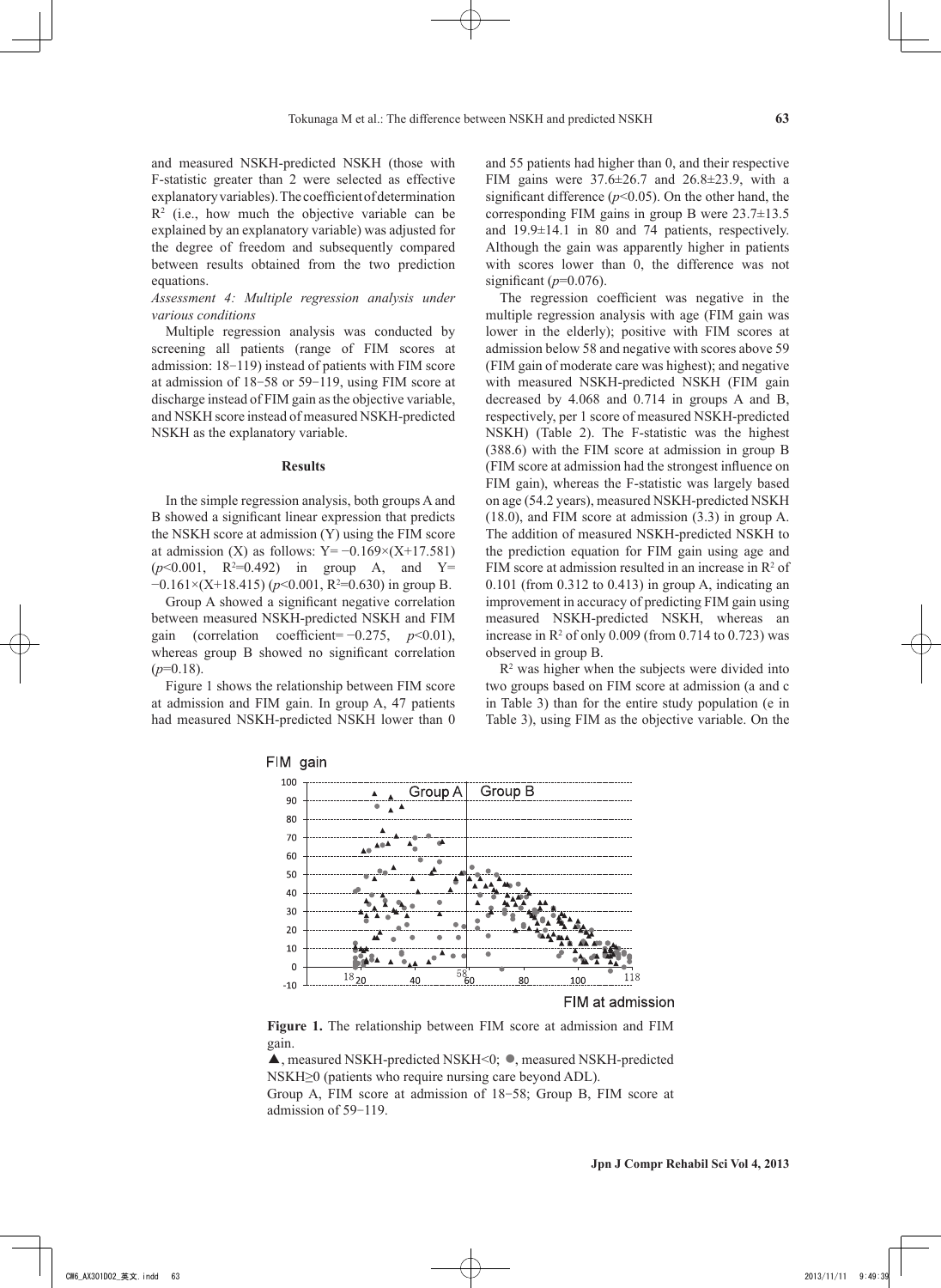|                                      | Group A       |                | Group B         |                 |
|--------------------------------------|---------------|----------------|-----------------|-----------------|
|                                      | RC(F)         | RC(F)          | RC(F)           | RC(F)           |
| Age $(X_1)$                          | $-1.03(41.1)$ | $-1.101(54.2)$ | $-0.194(21.3)$  | $-0.196(22.6)$  |
| FIM score at admission $(X_2)$       | 0.306(3.0)    | 0.296(3.3)     | $-0.692(375.3)$ | $-0.692(388.6)$ |
| Measured NSKH-predicted NSKH $(X_2)$ |               | $-4.068(18.0)$ |                 | $-0.714(6.3)$   |
| Constant                             | 94.593        | 99.853         | 98.007          | 98.18           |
| $p$ value of regression equation     | < 0.001       | < 0.001        | < 0.001         | < 0.001         |
| Adjusted R square                    | 0.312         | 0.413          | 0.714           | 0.723           |

**Table 2.** Multiple regression analysis for the prediction of FIM gain.

Group A, 102 patients with FIM scores 18-58 at admission; group B, 154 patients with FIM scores 59-119. Regression equation obtained in group A, FIM gain= $-1.031 \times X_1 + 0.306 \times X_2 + 94.593$  ( $p < 0.001$ , R<sup>2</sup>=0.312). RC, Regression coefficient; F, F-statistic.

**Table 3.** Multiple regression analyses under various conditions.

|                      | <b>Explanatory variables</b>                 |                                                          |                  |          |                                           |             |                         |                               |
|----------------------|----------------------------------------------|----------------------------------------------------------|------------------|----------|-------------------------------------------|-------------|-------------------------|-------------------------------|
|                      | Subjects                                     | Objective variable                                       | age              | FIM at   | Measured<br>admission NSKH-predicted NSKH | <b>NSKH</b> | R square                | Incease in<br>R square        |
| a<br>b               | FIM 18-58<br>FIM 18-58                       | FIM gain<br>FIM gain                                     |                  |          |                                           |             | 0.312<br>0.413          | 0.101                         |
| $\mathbf{c}$         | FIM 59-119<br>d FIM 59-119                   | FIM gain<br>FIM gain                                     |                  |          |                                           |             | 0.714<br>0.723          | 0.009                         |
|                      | e All patients<br>f All patients             | FIM gain<br>FIM gain                                     |                  |          |                                           |             | 0.239<br>0.275          | 0.036                         |
| $\mathfrak{Q}$<br>h. | FIM 18-58<br>FIM 18-58                       | FIM at discharge<br>FIM at discharge                     | $(\quad)$<br>. . | $\left($ |                                           |             | 0.516<br>0.587          | 0.071                         |
| $\mathbf{1}$         | FIM 18-58                                    | FIM gain                                                 |                  |          |                                           |             | 0.413                   | $0.101$ (i-a)                 |
|                      | All patients<br>All patients<br>All patients | FIM at discharge<br>FIM at discharge<br>FIM at discharge | . .<br>$( \ )$   |          |                                           |             | 0.696<br>0.710<br>0.708 | $0.014(k-i)$<br>$0.012$ (1-j) |
| m                    | FIM 59-119                                   | FIM at discharge                                         |                  |          |                                           |             | 0.421                   |                               |

 $\circ$ , Item input into the multiple regression analysis as an explanatory variable; all patients, FIM scores 18-119.

other hand, when the FIM score at discharge was used as the objective variable,  $R^2$  was higher for the entire study population (k in Table 3) than for subjects divided into two groups (h and m in Table 3).  $\mathbb{R}^2$  was higher when using FIM score at discharge as the objective variable (g in Table 3) than when using FIM gain (a in Table 3).  $\mathbb{R}^2$  remained the same when the explanatory variable was either measured NSKHpredicted NSKH or measured NSKH score (bi and kl in Table 3).

The magnitude of  $\mathbb{R}^2$  increase was the greatest (0.101) when measured NSKH-predicted NSKH (b in Table 3) or measured NSKH score (i in Table 3) was added as an explanatory variable to the analysis of subjects with FIM scores at admission of 18-58 using FIM gain as the objective variable (a in Table 3). On the other hand, the magnitude of  $\mathbb{R}^2$  increase was the smallest (0.014) when discharge FIM score was used as the objective variable and the entire study population was analyzed (j and k in Table 3).

#### **Discussion**

This study showed that in patients with severe disease (FIM scores at admission below 58; group A), (1) measured NSKH-predicted NSKH significantly and negatively correlated with FIM gain, and (2) the addition of measured NSKH–predicted NSKH to the prediction equation of FIM gain using age and FIM score at admission results in an  $\mathbb{R}^2$  increase of 0.101, showing that measured NSKH-predicted NSKH is an index that improves the prediction accuracy of FIM gain.

The increase in  $\mathbb{R}^2$  of 0.101 is significant (it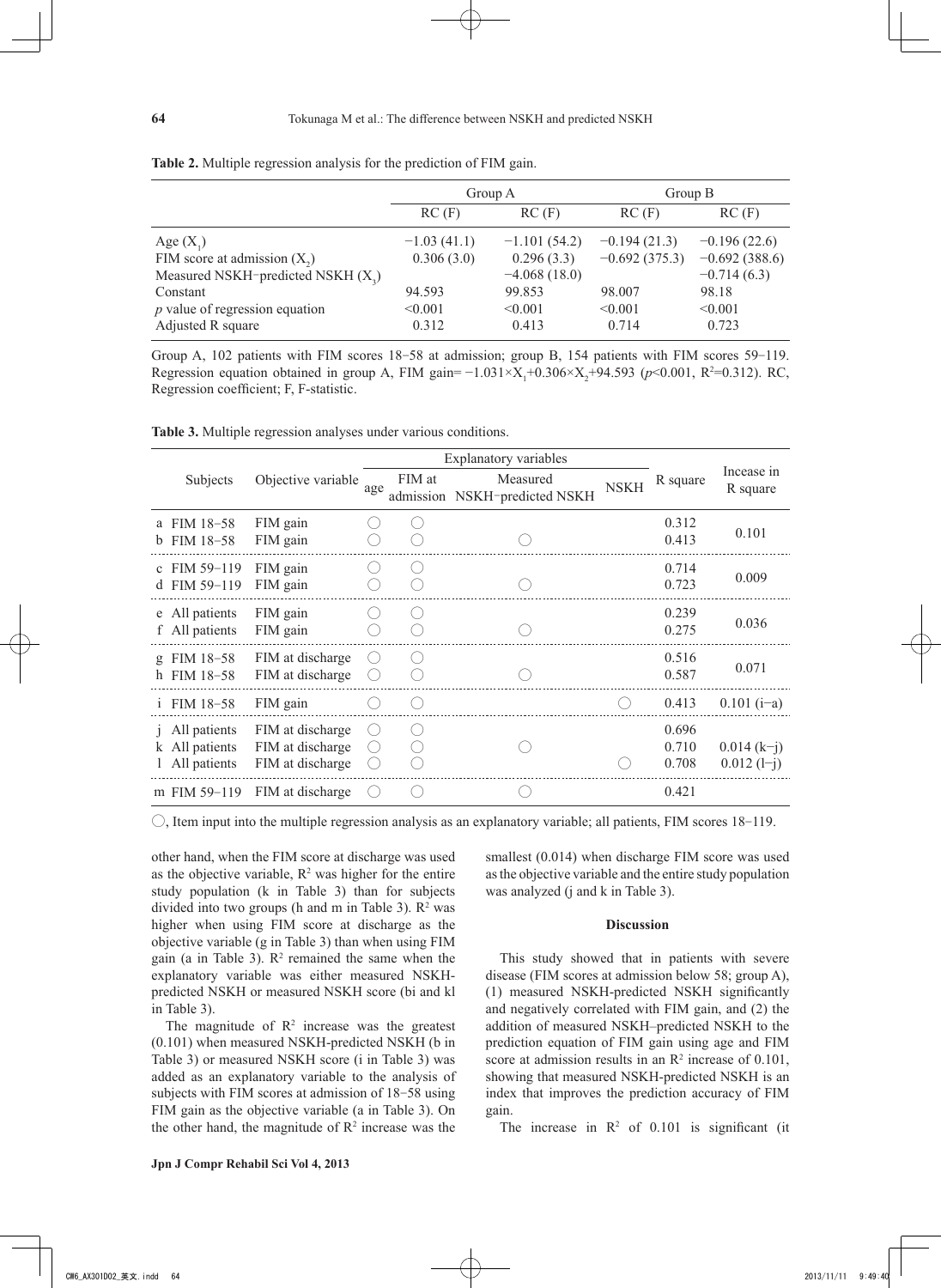influences the FIM gain), because measured NSKHpredicted NSKH was selected as an effective explanatory variable ( $a > 2$  F-statistic) and the F-statistic of measured NSKH-predicted NSKH (18.0) was higher than that of FIM score at admission  $(3.3)$ , although lower than that of age (54.2 years).

In patients with mild disease (FIM scores at admission above 59; group B), FIM gain may have been strongly influenced by FIM score at admission and weakly influenced by measured NSKH-predicted NSKH based on the result of F-statistic in the multiple regression analysis using FIM gain as an objective variable.

Iwai et al.[3] created a prediction equation for FIM score at discharge using four items: age, days from onset of stroke to admission, motor FIM at admission, and cognitive FIM at admission, as explanatory variables ( $R^2$ =0.675). The addition of NSKH score to this prediction equation resulted in an increase in  $\mathbb{R}^2$ (0.719) of 0.044. In addition, the determination of hospital-to-home discharge using age, caring capacity, motor FIM at admission, and cognitive FIM at admission yielded 87.8% of the predictable value, whereas the addition of NSKH score did not change the value. Thus, Iwai et al.[3] concluded that "the Nichijo-seikatsu-kino-hyokahyo index is unlikely to result in better prediction of FIM at discharge or predictability of discharge destination".

The conclusion of Iwai et al.[3] differs from that of the present study, with may be attributed to the differences in conditions used in the multiple regression analysis (Table 3). In assessment 4, all patients instead of only those with FIM scores at admission of 18-58 were included as subjects, and FIM score at discharge instead of FIM gain was selected as the objective variable. In this analysis, the increase in  $\mathbb{R}^2$  was 0.012, which was as low as the result (increase in  $\mathbb{R}^2$ : 0.044) of Iwai et al.[3]. Hence, due to differences in selection of "subjects" and "objective variable", Iwai et al.[3] concluded that "the Nichijo-seikatsu-kino-hyokahyo index is unlikely to result in better prediction of FIM at discharge or predictability of discharge destination" whereas our study showed that "NSKH-predicted NSKH is an index that improves the prediction accuracy of FIM gain".

From the results of the study conducted by Iwai et al.[3], and those of this study, we conclude that in the case of predicting discharge FIM scores by including all patients as subjects, the addition of NSKH score to FIM score at admission barely improves the accuracy of the result, whereas the prediction of FIM gain by narrowing the subjects to those with FIM score at admission of 18-58 and adding the NSKH score improves the accuracy of prediction. Our result may be attributed to the fact that it is easy to prove the significance of the addition of measured NSKHpredicted NSKH when  $R^2$  is low.

It is far more difficult to predict FIM gain from FIM scores at admission than to predict FIM scores at discharge from FIM scores at admission. Indeed, in contrast to the  $\mathbb{R}^2$  of 0.696 (j in Table 3) for predicting FIM score at discharge using all patients as subjects, the  $R<sup>2</sup>$  for predicting FIM gain is as low as 0.239 (e in Table 3). This low  $\mathbb{R}^2$  would probably be a situation where the addition of measured NSKH-predicted NSKH may be useful.

Because the influence of FIM score at admission on FIM gain is not linear (FIM gain of moderate care is the highest), this investigation was conducted by dividing the patients into two groups based on their FIM scores at admission instead of using the entire study population. In the prediction of FIM gain, the  $R^2$ was 0.312 in patients with FIM score at admission of 18-85 (a in Table 3), in contrast to 0.714 in patients with scores of 59-119 (c in Table 3), showing a low  $\mathbb{R}^2$ for patients with FIM score at admission of 18-85. Based on this observation, it is easy to prove the significance of adding measured NSKH-predicted NSKH to the prediction equation in patients with FIM scores at admission of 59-119 (group A). However, it is also evident that the study population needs not be divided into two groups when selecting FIM score at discharge as the objective variable, because the investigation using all patients yielded high  $R^2$ .

In a review of previous articles of prediction using multiple regression analysis, the reported  $\mathbb{R}^2$  are in the range of 0.46-0.73 [9]. Thus, even though the addition of measured NSKH-predicted NSKH to the prediction equation of FIM gain using age and FIM score at admission resulted in an increase in  $\mathbb{R}^2$  of 0.101 (from 0.312 to 0.413), the prediction accuracy remains low. However, because it is easy to prove the significance of the addition of measured NSKH-predicted NSKH when  $\mathbb{R}^2$  is low, we ventured to conduct this investigation under the condition of low  $\mathbb{R}^2$ . Prediction of FIM score at discharge as conducted by Iwai et al. [3] resulted in an  $\mathbb{R}^2$  value of 0.710 (k in Table 3), which was similar to that  $(0.719)$  reported by Iwai et al. [3].

This study had several limitations. First, the use of simple regression analysis for the prediction of NSKH scores from FIM scores is associated with proprietary problems. Although a significant linear expression that predicts NSKH scores from FIM scores was obtained, R2 was 0.492 in group A and 0.630 in group B, which were both low. NSKH includes basic functions not included in FIM, such as the ability of raising either hand to the chest, turning over in bed, and maintaining a sitting position [10]. In addition, NSKH lacks important items of ADL, such as excretion and bathing, while including items such as resting in bed, which is not compatible with Kaifukuki rehabilitation ward [11]. Furthermore, uneven distribution of scores was found in the study population, with more patients having NSKH score 0 (mild) than patients having